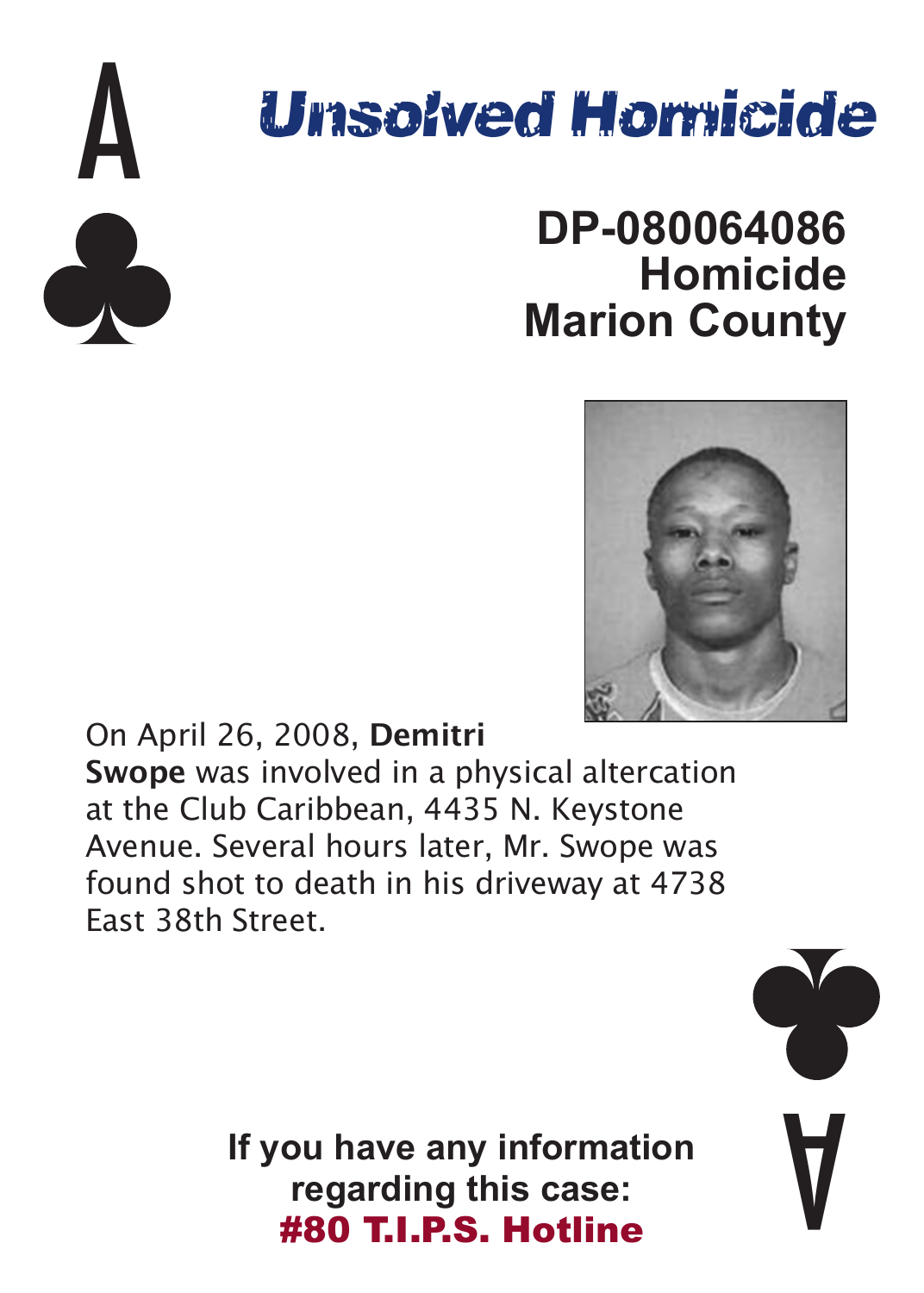

### **DP-080159475 Homicide Marion County**



left the USA Skates West when he was approached by two black males who confronted him and shot him. Mr. Reeves attempted to leave the ;parking lot; his vehicle crashed into the small creek behind the mall.

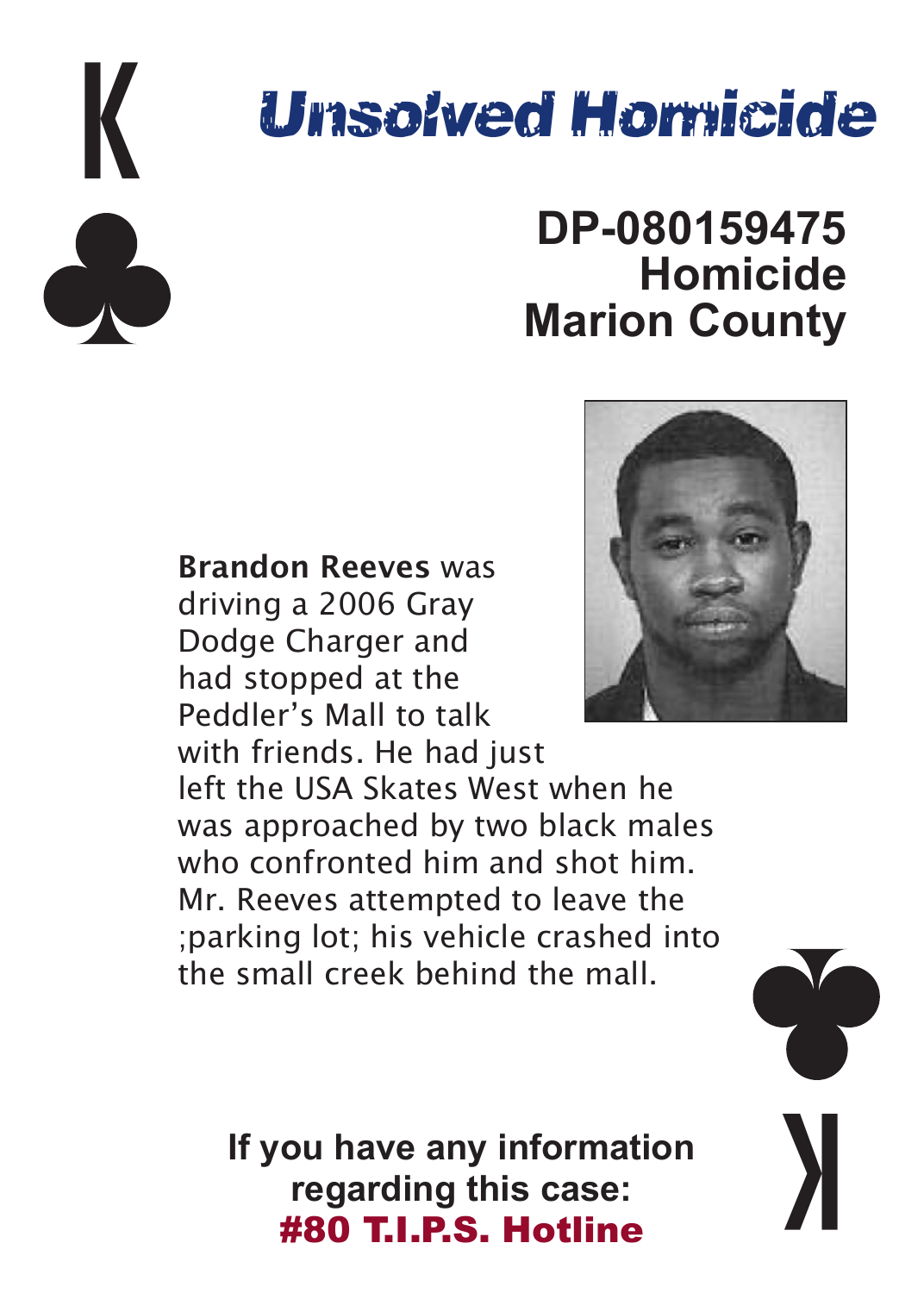

### **46-06625 Homicide/Arson Daviess County**

On September 5, 1988, the charred body of 18-year old **Rebecca Harvey** was found in her boyfriend's home in Washington, Indiana.

It was discovered that she had been doused with gasoline and set on fire. Her boyfriend, Steven Hendricks, has not been seen or heard of since. All of his vehicles were found at the home along with his personal effects (wallet, boots, and clothing).



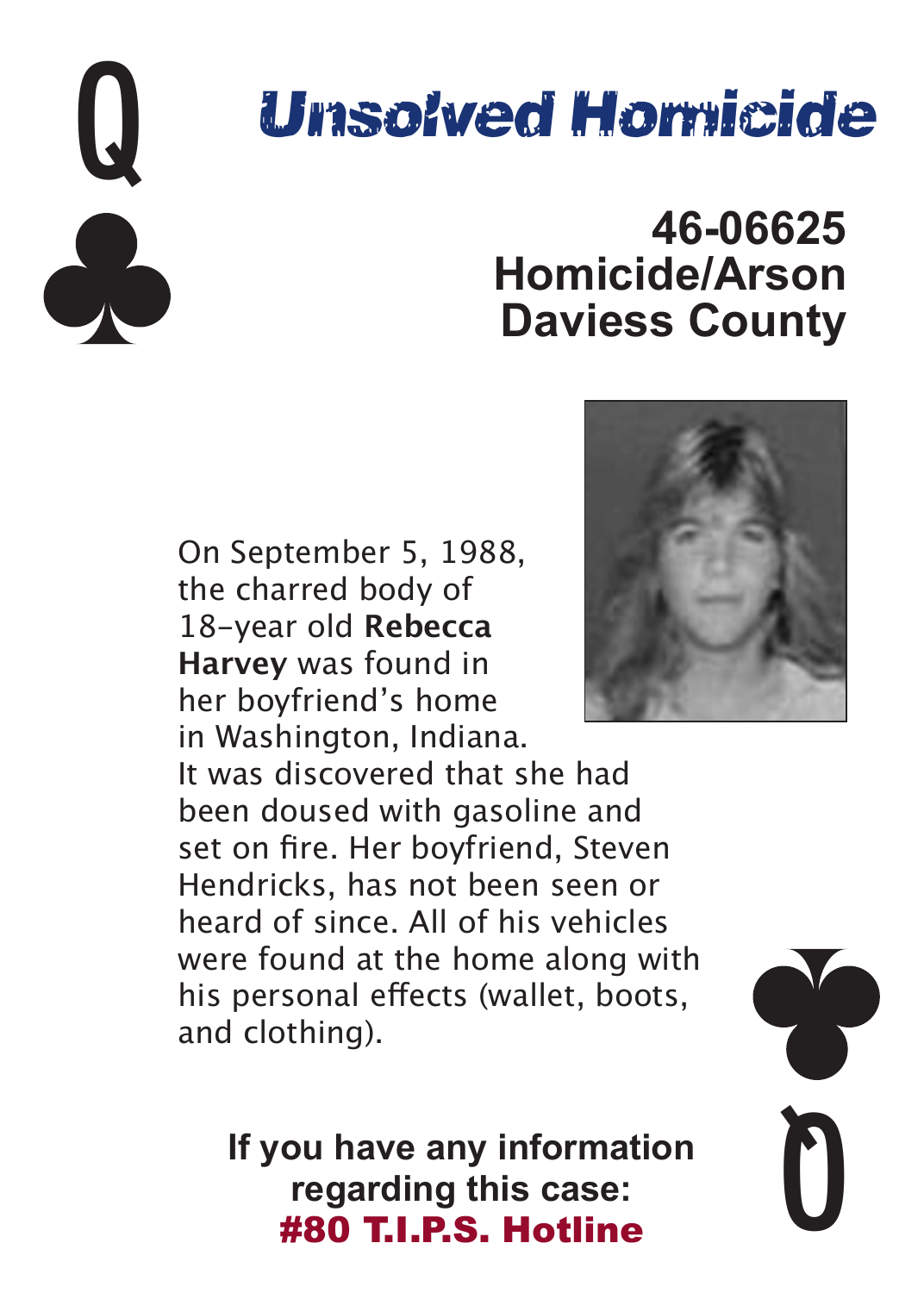

### **DP-080161909 Homicide Marion County**



**Angela Fulcher** was

found strangled in a residence that had been set on fire on October 10, 2008. The residence was located at 3719 E. New York Street.

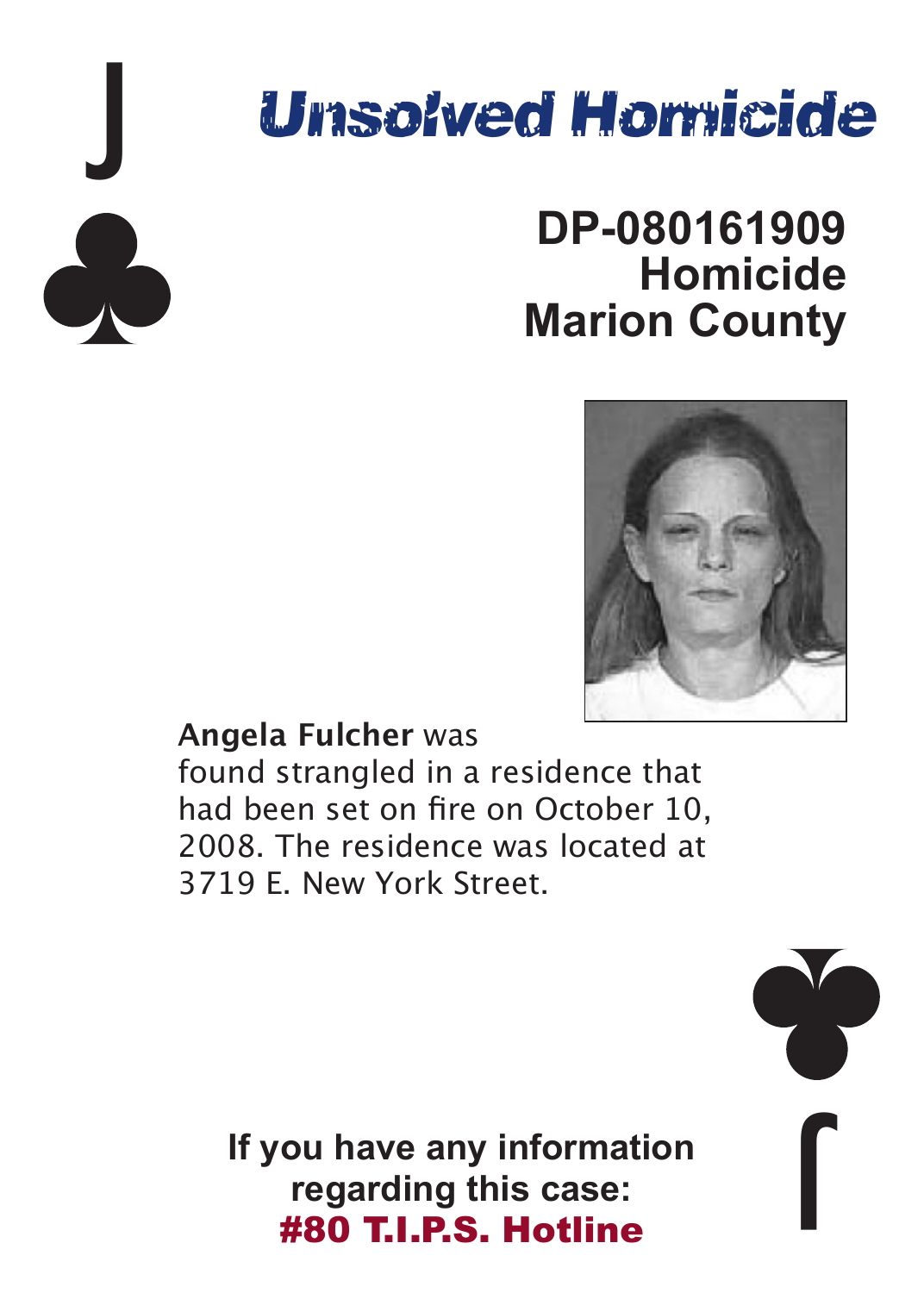

### **DP-070021692 Homicide Marion County**



**Noble Williams** was shot in the hallway of the apartment at 4934 Brock Street.

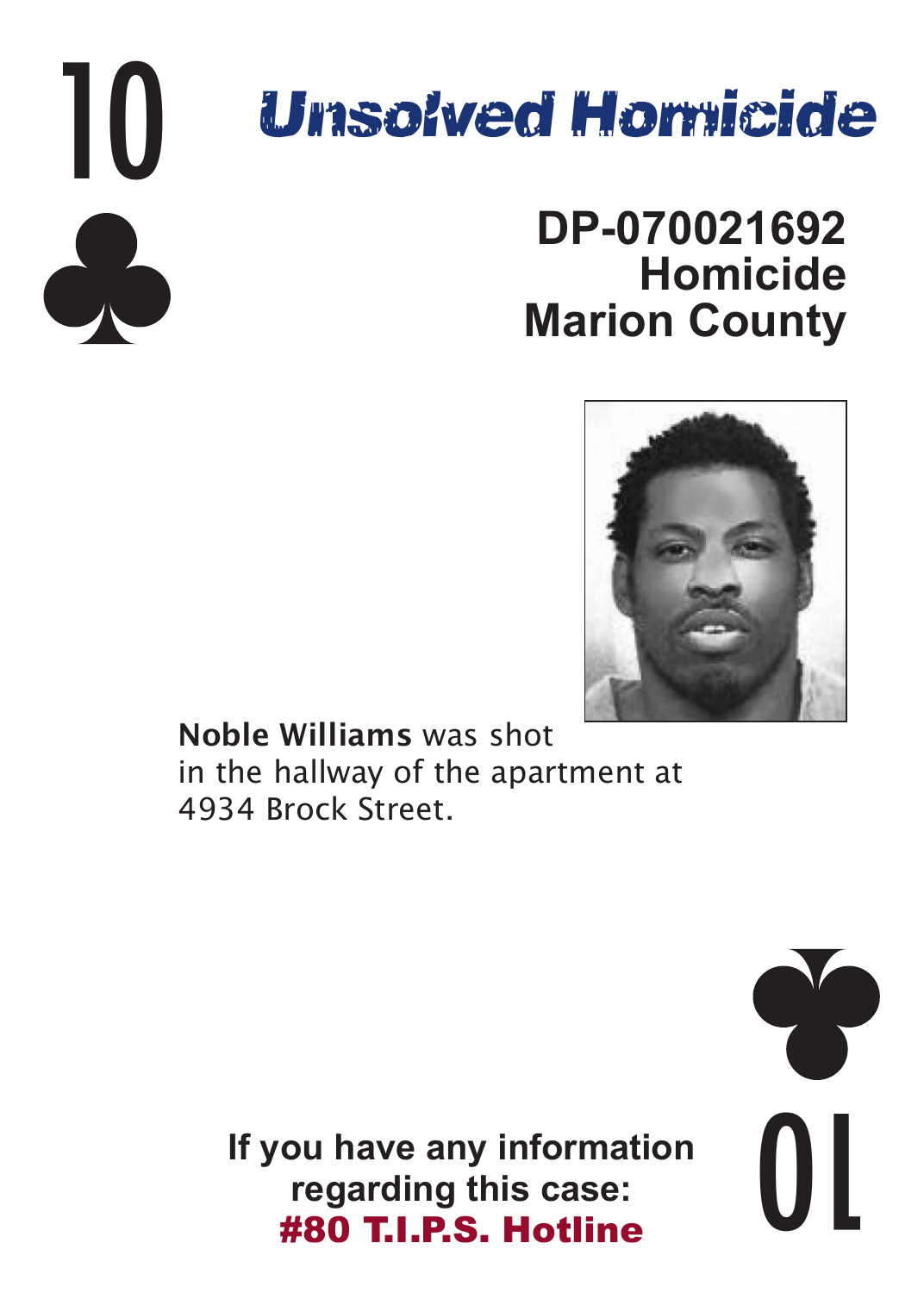

### **DP070004662 Homicide Marion County**



**Jamaal Williams** was found shot in the 2200 block of N. Gable Drive on January 10, 2007.

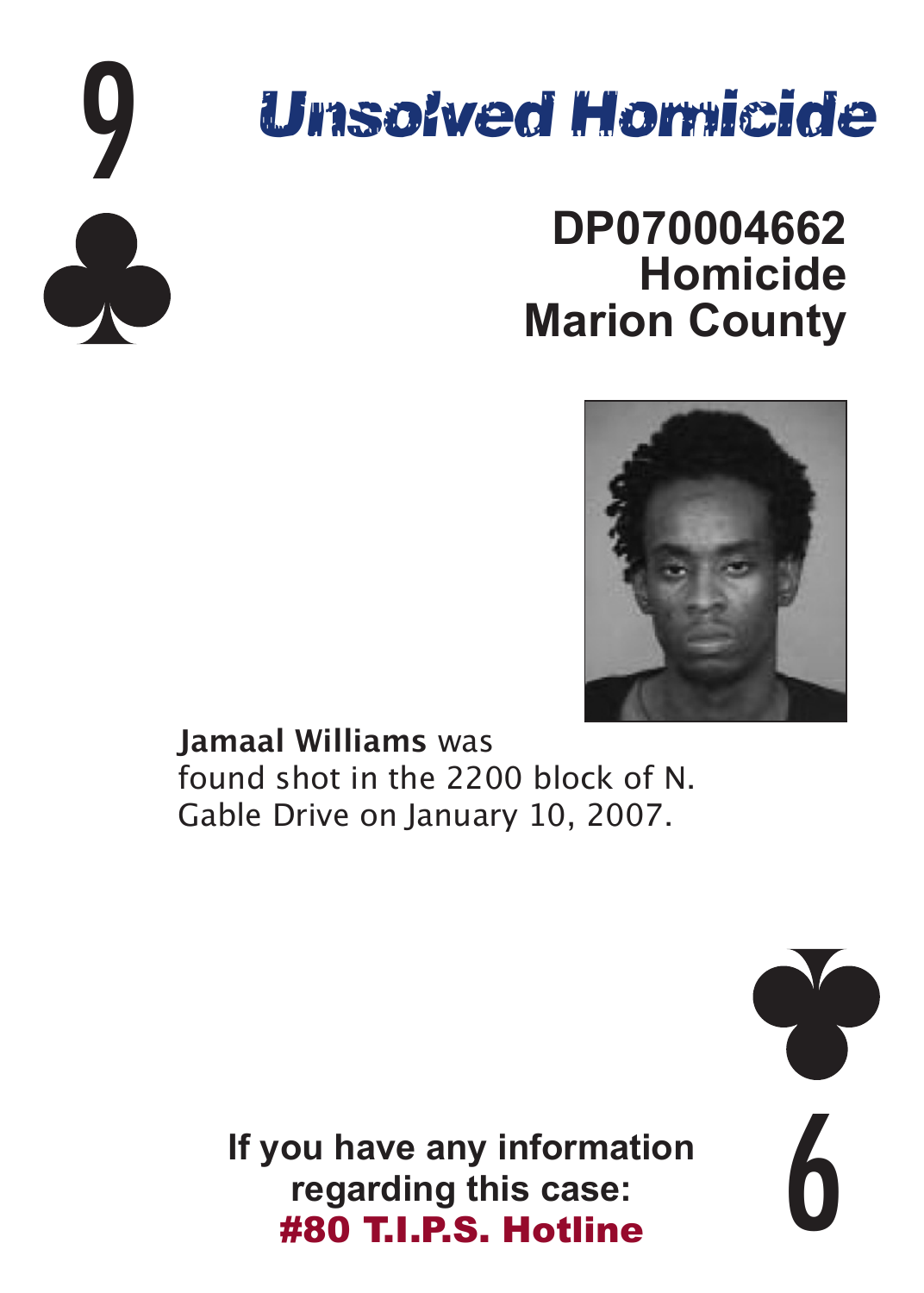

### **DP-070025142 Homicide Marion County**



**Jose Uribe** was found dead of a gunshot wound in the middle of the street at 400 N. Grant on February 21, 2007.

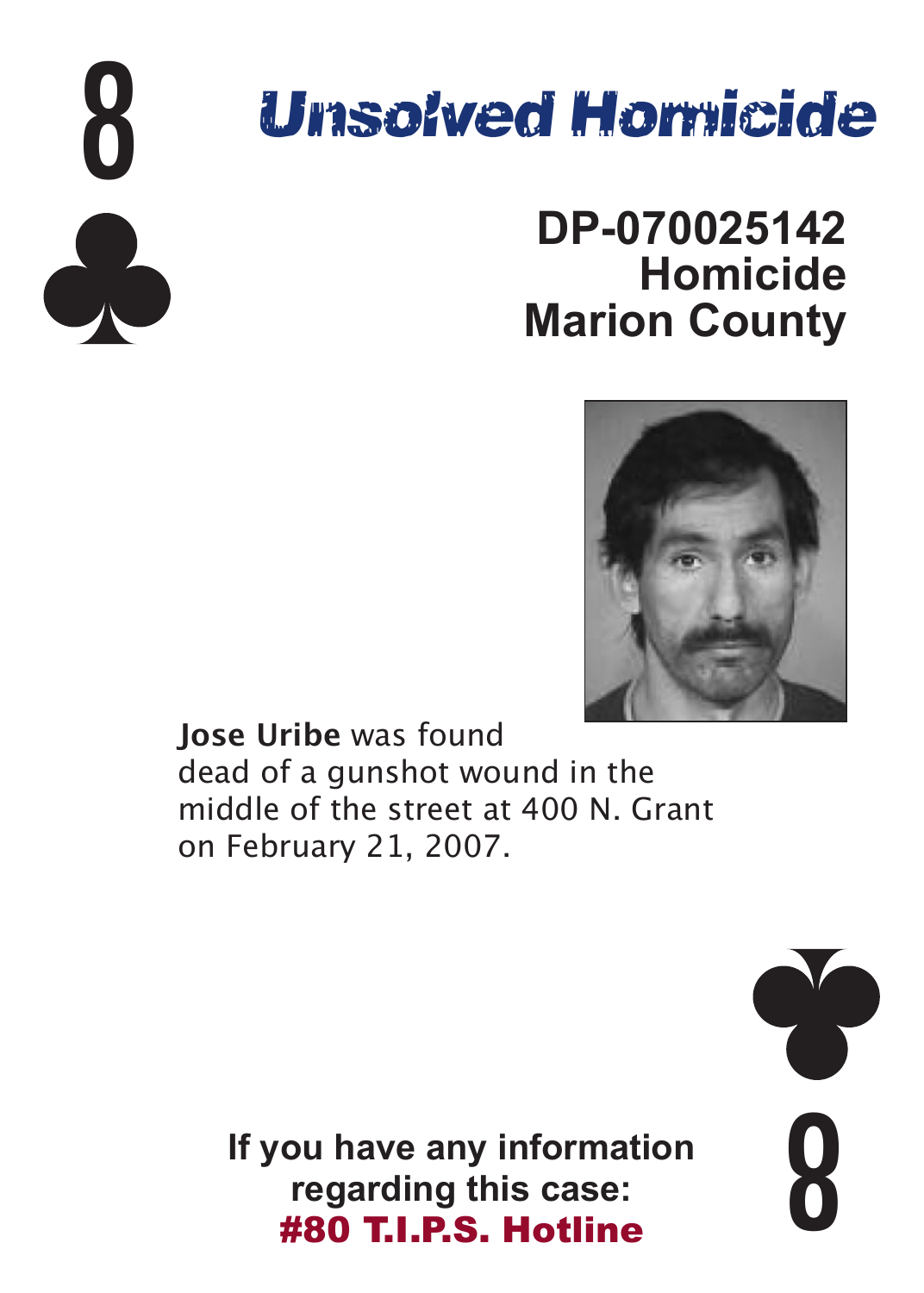

### **06071650F Homicide Johnson County**

**Chynna Dickus**, age 26, and her 10-year old son, Blake Dickus, were killed in their home at 1188 Aberdeen Drive in Franklin on July 24. 2006. Both victims were repeatedly stabbed.



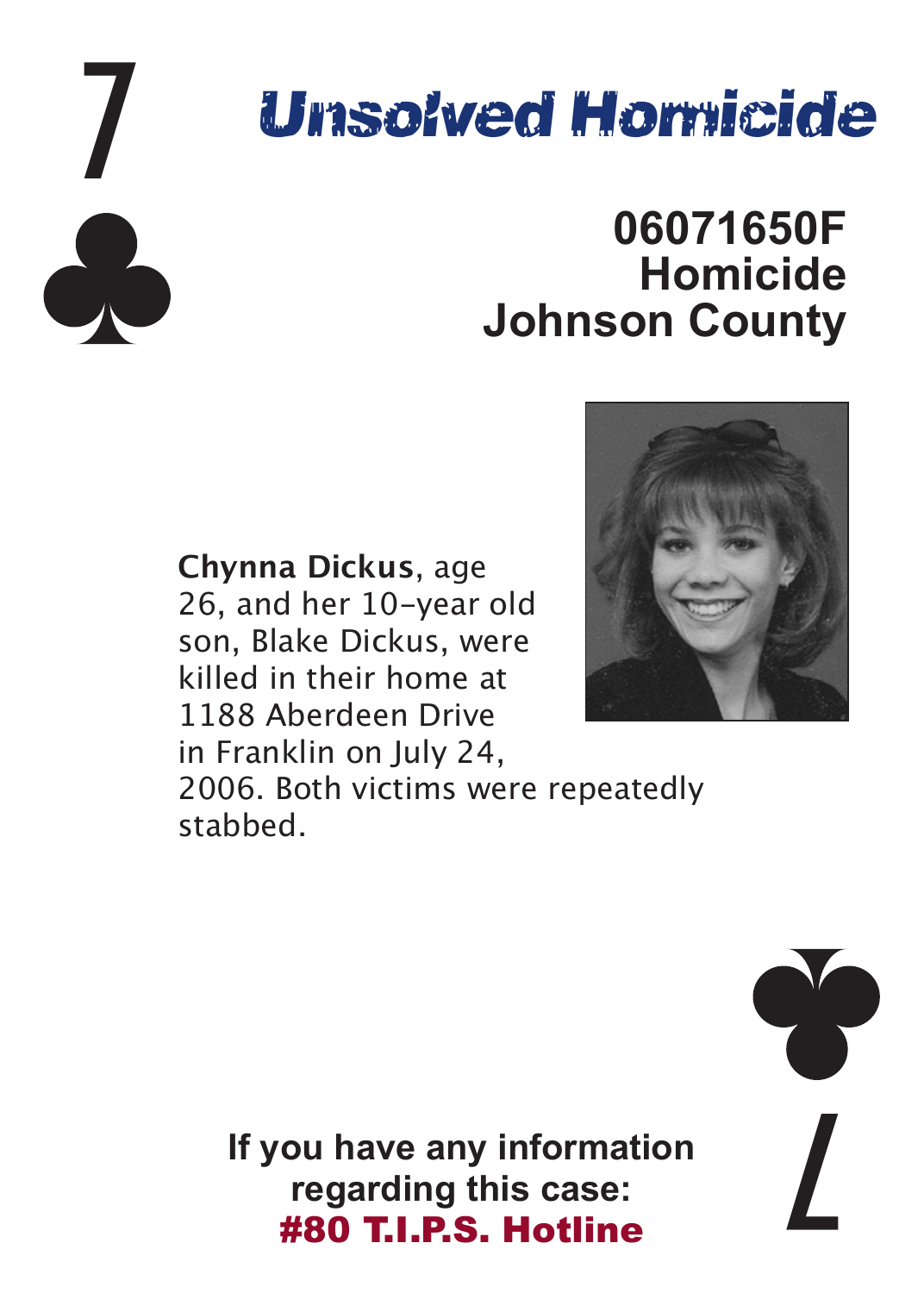

### **06071650F Homicide Johnson County**

**Blake Dickus**, age 10, and his 26-year old mother, Chynna Dickus, were killed in their home at 1188 Aberdeen Drive in Franklin on July 24, 2006. Both victims were repeatedly stabbed.



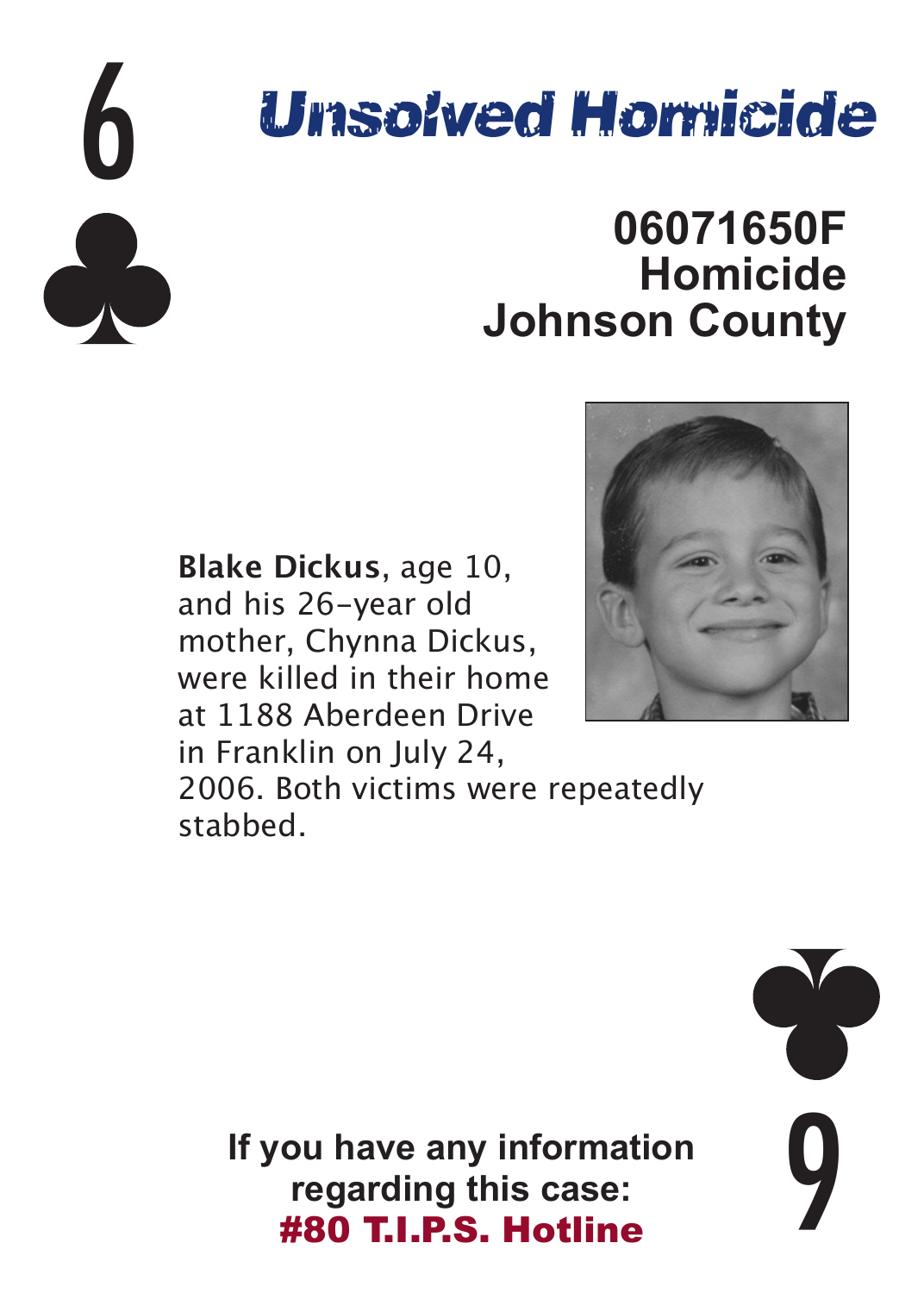

### **DP-070201961 Homicide Marion County**

**Sandra Holman** was shot while asleep on her couch in her home at 2737 N. Gale Street on December 18, 2007. The shooting may have involved an argument that had been on-going through the day.



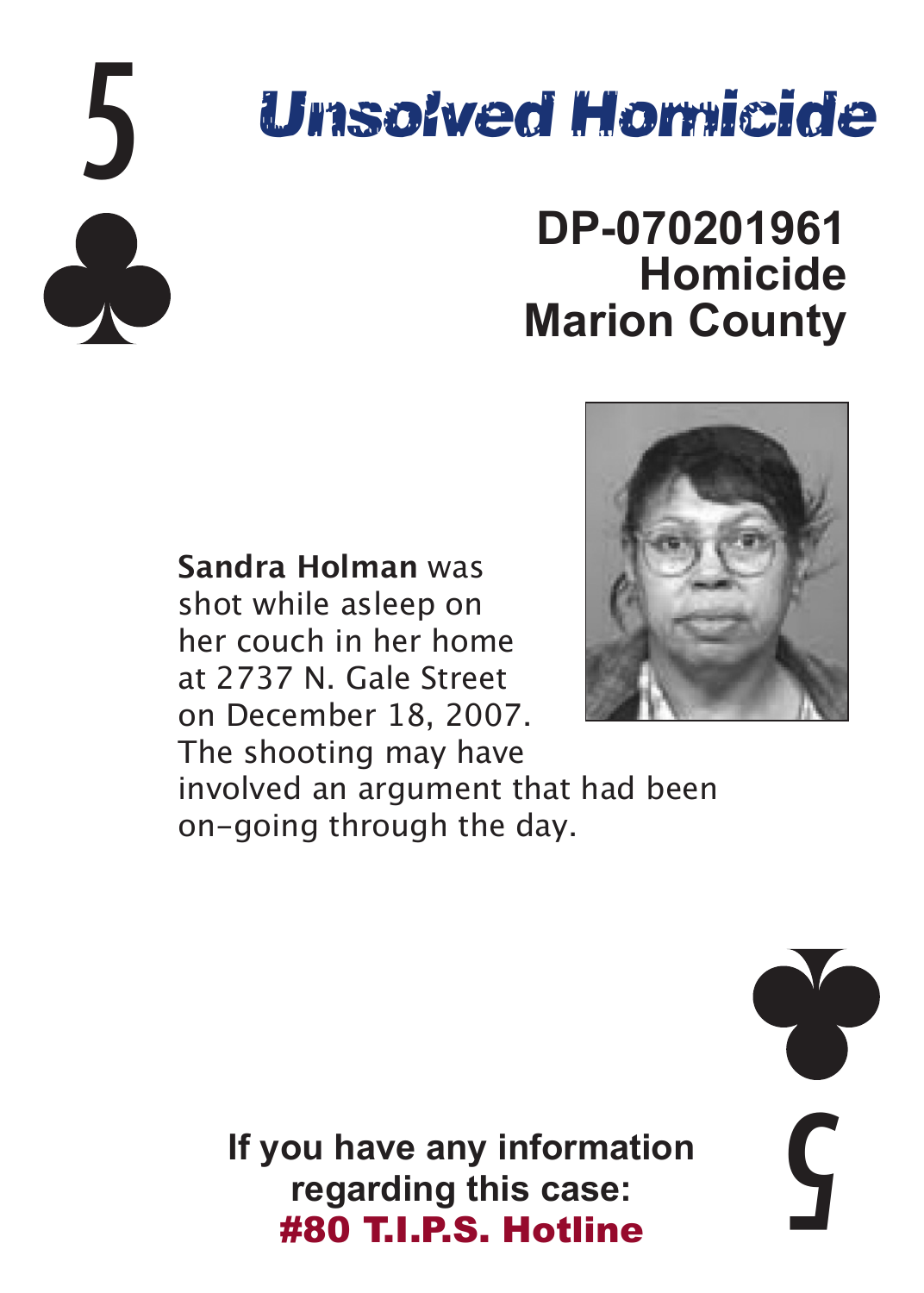

### **DP-070117455 Homicide Marion County**



**Dennis Sutton** was found deceased in a burned van in a vacant lot on the 3300 block of N. Graceland.

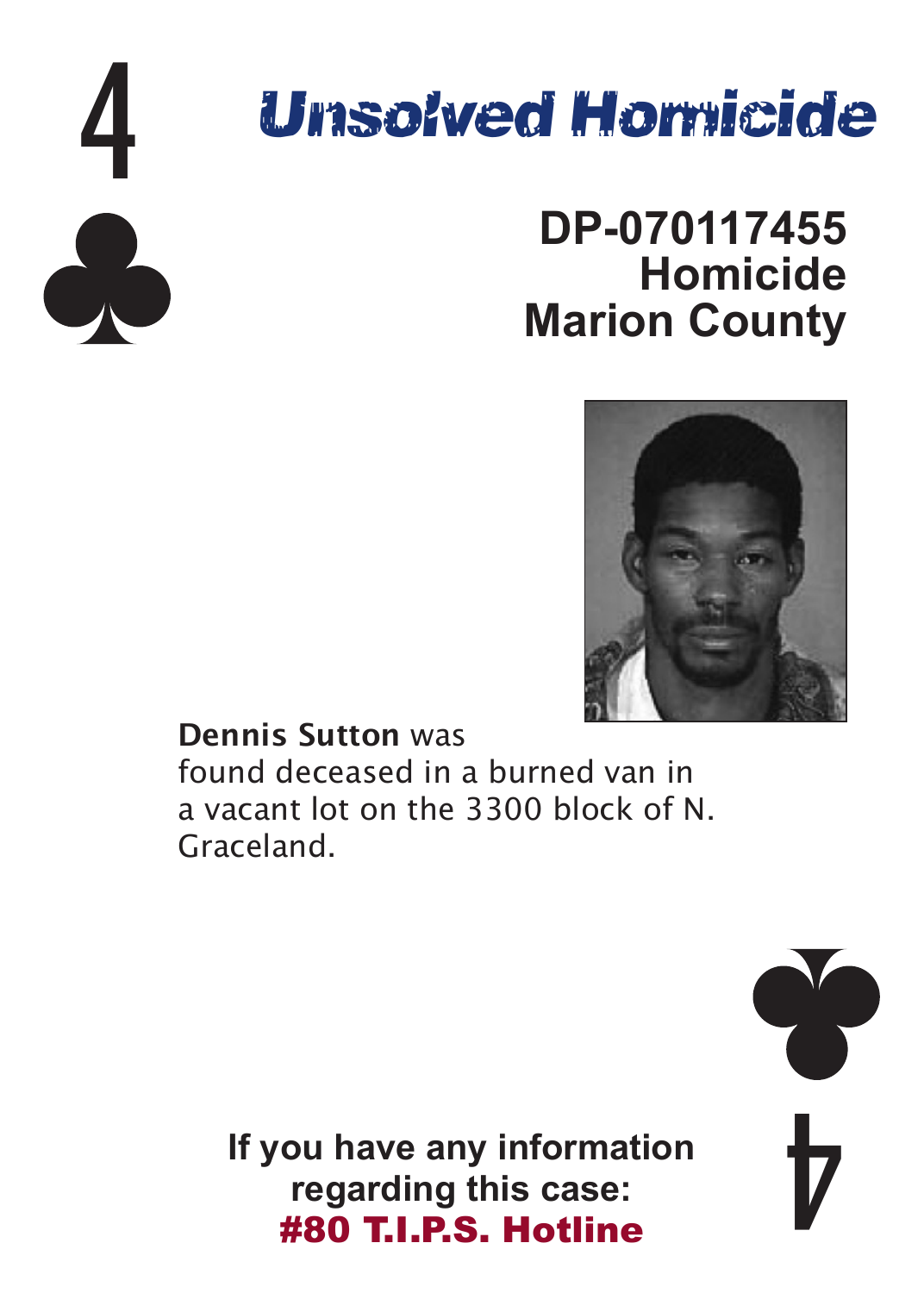

### **52-21-954 Missing Person Johnson County**

**Lola Kathrine Fry**, white female, age 28, was last seen on November 14, 1993, in Johnson county en route to Ft. Wayne, driving a 1990 red Mitsubishi Eclipse



bearing Indiana personal plate "LOLA". Lola and the vehicle have not been seen since. Foul play is suspected.